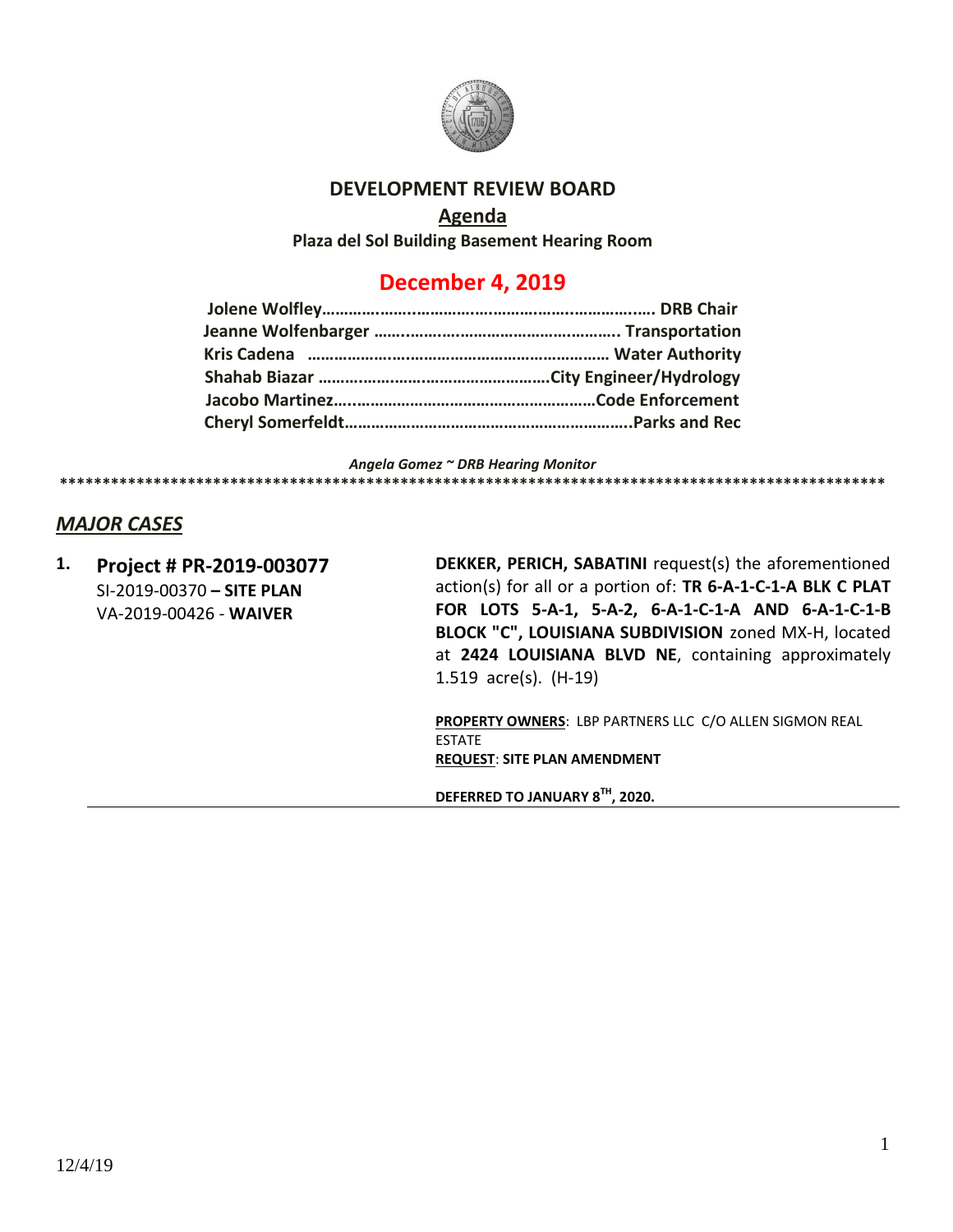| 2. | Project # PR-2019-003064<br>SD-2019-00204 - EXTENSION OF<br><b>INFRASTRUCTURE IMPROVEMENTS</b><br><b>AGREEMENT (E-IIA)</b> | <b>FELIX RABADI</b> request(s) the aforementioned action(s) for<br>all or a portion of: TRACT T-1-A-2A & T-1-A-2B, TOWN OF<br>ALAMEDA GRANT zoned MX-L, located on the west side of<br>GOLF COURSE RD NW between IRVING BLVD NW and the<br><b>CALABACILLAS ARROYO, containing approximately 8.5</b><br>$\arccos(5)$ . (B-12)                                                        |
|----|----------------------------------------------------------------------------------------------------------------------------|-------------------------------------------------------------------------------------------------------------------------------------------------------------------------------------------------------------------------------------------------------------------------------------------------------------------------------------------------------------------------------------|
|    |                                                                                                                            | <b>PROPERTY OWNERS: STAR TRUST INCORPORATED</b><br>REQUEST: EXTENSION OF INFRASTRUCTURE<br><b>IMPROVEMENTS</b><br><b>AGREEMENT (E-IIA)</b>                                                                                                                                                                                                                                          |
|    |                                                                                                                            | IN THE MATTER OF THE AFOREMENTIONED APPLICATION,<br>BEING IN COMPLIANCE WITH ALL APPLICABLE REQUIREMENTS<br>OF THE DPM AND THE IDO, THE DRB HAS APPROVED A TWO<br>YEAR EXTENSION OF THE SUBDIVISION IMPROVEMENT<br><b>AGREEMENT.</b>                                                                                                                                                |
| 3. | Project # PR-2019-003037<br>SD-2019-00197 - EXTENSION OF<br><b>INFRASTRUCTURE IMPROVEMENTS</b><br><b>AGREEMENT (E-IIA)</b> | <b>CONSENSUS PLANNING INC.</b> agent(s) for 730 COORS LLC<br>request(s) the aforementioned action(s) for all or a portion<br>of: TRACT C-2-A-1-A-1 and TRACT C-2-A-1-A-2 PLAT FOR<br>TRACTS C-2-A-1-A-1 & C-2-A-1-A-2, LANDS OF CAMPBELL,<br>zoned MX-L, located at 730 COORS BLVD NW between<br>GLENRIO RD NW and FORTUNA RD NW, containing<br>approximately 3.817 acre(s). (J-11) |
|    |                                                                                                                            | PROPERTY OWNERS: KAPLAN 4TH STREET LLC, 730 COORS, LLC<br>REQUEST: EXTENSION OF INFRASTRUCTURE IMPROVEMENTS<br><b>AGREEMENT (E-IIA)</b>                                                                                                                                                                                                                                             |
|    |                                                                                                                            | IN THE MATTER OF THE AFOREMENTIONED APPLICATION,<br>BEING IN COMPLIANCE WITH ALL APPLICABLE REQUIREMENTS<br>OF THE DPM AND THE IDO, THE DRB HAS APPROVED A TWO<br>YEAR EXTENSION OF THE SUBDIVISION IMPROVEMENT<br><b>AGREEMENT.</b>                                                                                                                                                |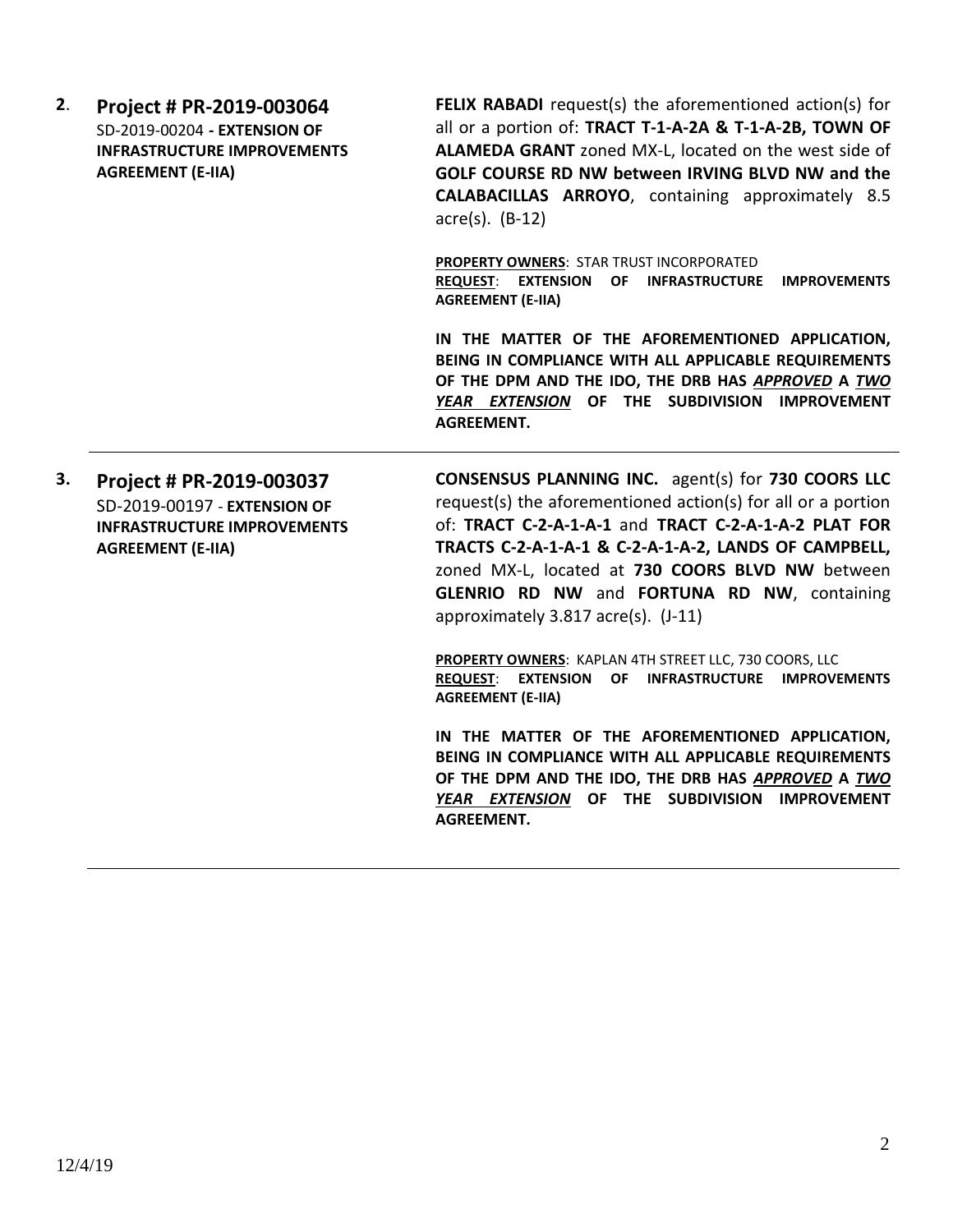| 4. | Project # PR-2019-003076<br>SI-2019-00367 - SITE PLAN             | MODULUS ARCHITECTS INC. agent(s) for GYPSUM<br><b>FLOORING</b> request(s) the aforementioned action(s) for all<br>or a portion of: LOT 27 and LOT 28, BLOCK 29, NORTH ABQ<br>ACRES TR A UNIT B, zoned NR-BP, located at 6217 & 6221<br>SIGNAL AV NE between SAN PEDRO DR. NE and<br><b>LOUISIANA BLVD NE</b> containing approximately 1.78 acre(s).<br>$(C-18)$<br><b>PROPERTY OWNERS: FINLEY C DARRYL</b><br><b>REQUEST: DRB SITE PLAN</b>                                                                                                                                                                                                                                                               |  |  |  |
|----|-------------------------------------------------------------------|-----------------------------------------------------------------------------------------------------------------------------------------------------------------------------------------------------------------------------------------------------------------------------------------------------------------------------------------------------------------------------------------------------------------------------------------------------------------------------------------------------------------------------------------------------------------------------------------------------------------------------------------------------------------------------------------------------------|--|--|--|
|    |                                                                   | DEFERRED TO JANUARY 15TH, 2020.                                                                                                                                                                                                                                                                                                                                                                                                                                                                                                                                                                                                                                                                           |  |  |  |
| 5. | Project #PR-2019-002677<br>SI-2019-00252 - SITE PLAN              | MODULUS ARCHITECTS, INC. agent(s) for CARLISLE<br><b>ASSOCIATES LP</b> request(s) the aforementioned action(s) for<br>all or a portion of TRACTS A & B CARLISLE & INDIAN<br>SCHOOL SUBDIVISION BEING A PART OF BLOCKS 16 & 17<br>AND A PART OF BLOCKS 14 & 15 NETHERWOOD PARK<br>SECOND FILING EXCLUDING PORTIONS OUT TO R/W, zoned<br>MX-M, located at the NEC of INDIAN SCHOOL RD NE and<br>CARLISLE BLVD NE, containing approximately 10.2 acre(s).<br>(H-16) [Deferred from 8/21/19, 8/28/19, 9/18/19, 10/23/19, 10/30/19,<br>$11/6/19$ ]<br>PROPERTY OWNERS: CARLISLE ASSOCIATES C/O ROSEN ASSOC MGMT<br><b>GROUP</b><br>REQUEST: 120,000+ SF RETAIL DEVELOPMENT<br>DEFERRED TO DECEMBER 18TH, 2019. |  |  |  |
| 6. | Project #PR-2019-002277<br>(1002962)<br>SI-2019-00246 - SITE PLAN | RESPEC INC agent(s) for RAINBOW PASEO, LLC request(s)<br>the aforementioned action(s) for all or a portion of TRACT A<br>PLAT OF TRACTS A, B AND C CANTATA AT THE TRAILS UNIT<br>2 (BEING A REPLAT OF TRACT OS-4 THE TRAILS UNIT 2 &<br>TRACT A TAOS AT THE TRAILS UNIT 2), zoned R-ML, located<br>on OAKRIDGE ST NW west of UNIVERSE BLVD NW,<br>containing approximately 3.26 acre(s). (C-9) [Deferred from<br>8/15/19, 10/9/19]                                                                                                                                                                                                                                                                        |  |  |  |
|    |                                                                   | <b>PROPERTY OWNERS: RV LOOP LLC</b><br><b>REQUEST: 52 UNIT MULTI-FAMILY DEVELOPMENT</b>                                                                                                                                                                                                                                                                                                                                                                                                                                                                                                                                                                                                                   |  |  |  |
|    |                                                                   | DEFERRED TO FEBRUARY 5TH, 2020.                                                                                                                                                                                                                                                                                                                                                                                                                                                                                                                                                                                                                                                                           |  |  |  |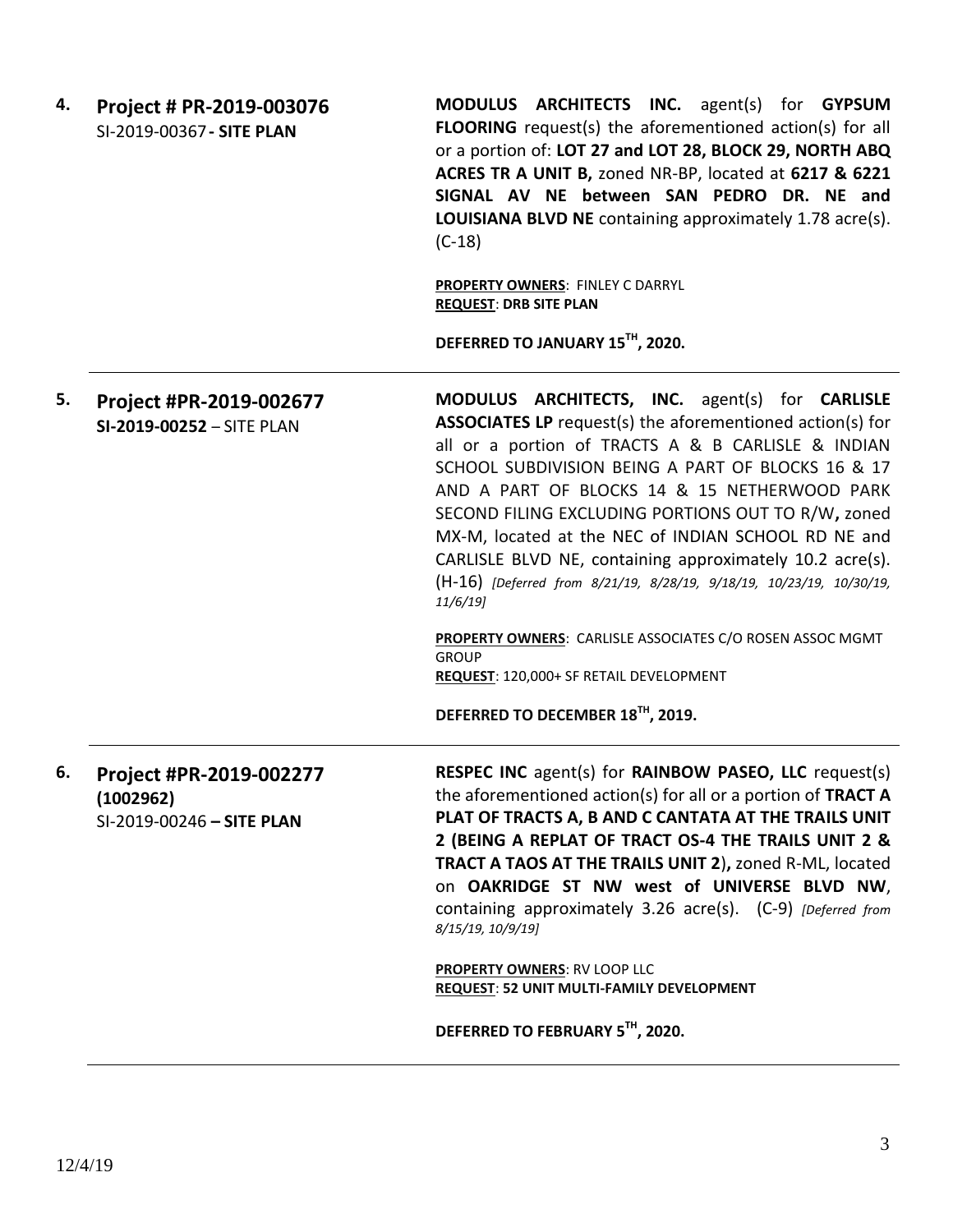**7. Project #PR-2019-002874 (1000771)** SD-2019-00172 **– EXTENSION OF INFRASTRUCTURE IMPROVEMENTS AGREEMENT (IIA)**

**ALLEN SIGMON REAL ESTATE GROUP, LLC** request(s) the aforementioned action(s) for all or a portion of **TRACT C PLAT OF TRACTS A, B & C COTTONWOOD POINTE**, zoned NR-BP, located at **9651 IRVING BLVD NW** between **IRVING BLVD NW** and **EAGLE RANCH RD NW**, containing approximately 6.7675 acre(s). (B-13)*[Deferred from 10/2/19, 10/16/19, 10/23/19]*

**PROPERTY OWNERS**: EAGLE VISTA LLC ATTN: BRAD B ALLEN **REQUEST**: **EXTENSION OF INFRASTRUCTURE IMPROVEMENTS AGREEMENT**

**DEFERRED TO FEBRUARY 5TH, 2020.**

**8. Project #PR-2019-002380** SI-2019-00219 **- SITE PLAN**

**MARTIN GRUMMER** agent(s) for **PETERSON PROPERTIES** request(s) the aforementioned action(s) for all or a portion of **LOTS 1-A AND 2 BLOCK 1 LANDS OF ATRISCO LAND GRANT,** zoned NR-C, located at the **SWC of CENTRAL AVE NW** and **98th ST NW**, containing approximately 9.0 acre(s). (L-9)*[Deferred from 7/31/19, 9/18/19, 11/6/19]*

**PROPERTY OWNERS**: PPI II LLC **REQUEST**: **RETAIL DEVELOPMENT**

**IN THE MATTER OF THE AFOREMENTIONED APPLICATION, BEING IN COMPLIANCE WITH ALL APPLICABLE REQUIREMENTS OF THE DPM AND THE IDO, WITH THE SIGNING OF THE INFRASTRUCTURE LIST DATED DECEMBER 4, 2019, THE DRB HAS**  *APPROVED* **THE SITE PLAN WITH FINAL SIGN-OFF DELEGATED TO: PLANNING FOR THE INFRASTRUCTURE IMPROVEMENTS AGREEMENT (IIA).**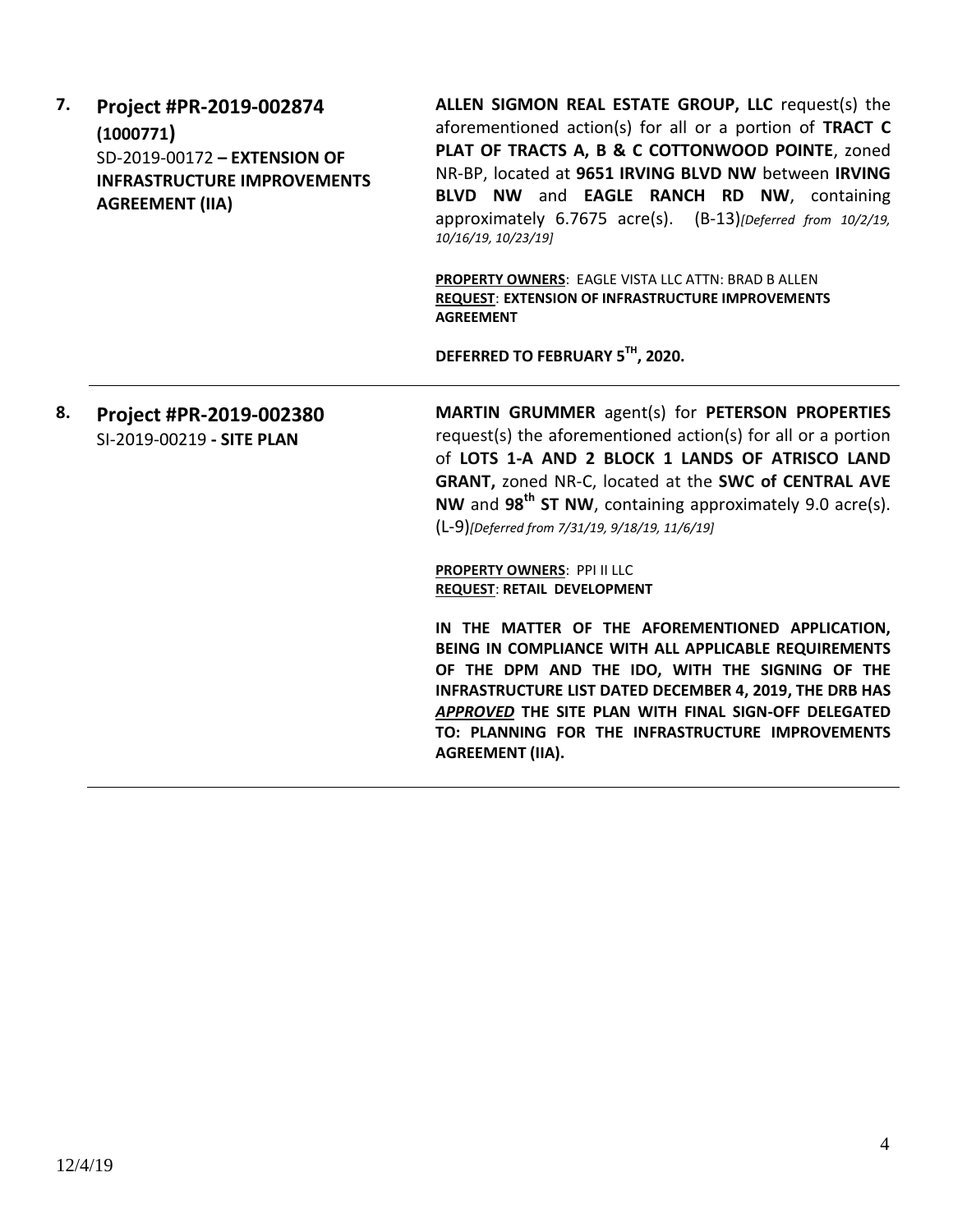**9. Project #PR-2019-002770 (PR-2019-001345)** SI-2019-00279 **– SITE PLAN DEKKER, PERICH, SABATINI** agent(s) for **DBG PROPERTIES LLC** requests the aforementioned action(s) for all or a portion of tract RR-3-A-1 **WESTLAND SOUTH TRACTS** RR-3- A-1 AND RR-3-A-2**,** zoned R-ML, located south of **DENNIS CHAVEZ BLVD SW** and **west of 98th ST SW**, containing approximately 5.423 acre(s). (P-09) *[Deferred from 9/11/19, 9/25/19, 10/23/19, 10/30/19, 11/13/19]* **PROPERTY OWNERS**: DBG PROPERTIES LLC **REQUEST**: **156 UNIT MULITFAMILY DEVELOPMENT IN THE MATTER OF THE AFOREMENTIONED APPLICATION, BEING IN COMPLIANCE WITH ALL APPLICABLE REQUIREMENTS OF THE DPM AND THE IDO, WITH THE SIGNING OF THE INFRASTRUCTURE LIST DATED DECEMBER 4, 2019, THE DRB HAS**  *APPROVED* **THE SITE PLAN WITH FINAL SIGN-OFF DELEGATED TO: PLANNING FOR THE INFRASTRUCTURE IMPROVEMENTS AGREEMENT (IIA). 10. Project #PR-2019-002651 (1000530)** SD-2019-00133 **– VACATION OF RIGHT OF WAY TIERRA WEST LLC** agent(s) for **AIRPORT PARKING** request(s) the aforementioned action(s) for all or a portion of **SUNPORT BLVD SE west of UNIVERSITY BLVD SE** containing approximately 0.1609 acre(s). (M-15) ) *[Deferred from 8/21/19, 9/11/19, 10/2/19, 10/19/19, 10/30/19, 11/20/19]* **PROPERTY OWNERS**: R & B LLC **REQUEST**: **VACATION OF A PORTION OF SUNPORT BLVD PUBLIC RIGHT-OF-WAY DEFERRED TO DECEMBER 18TH, 2019.**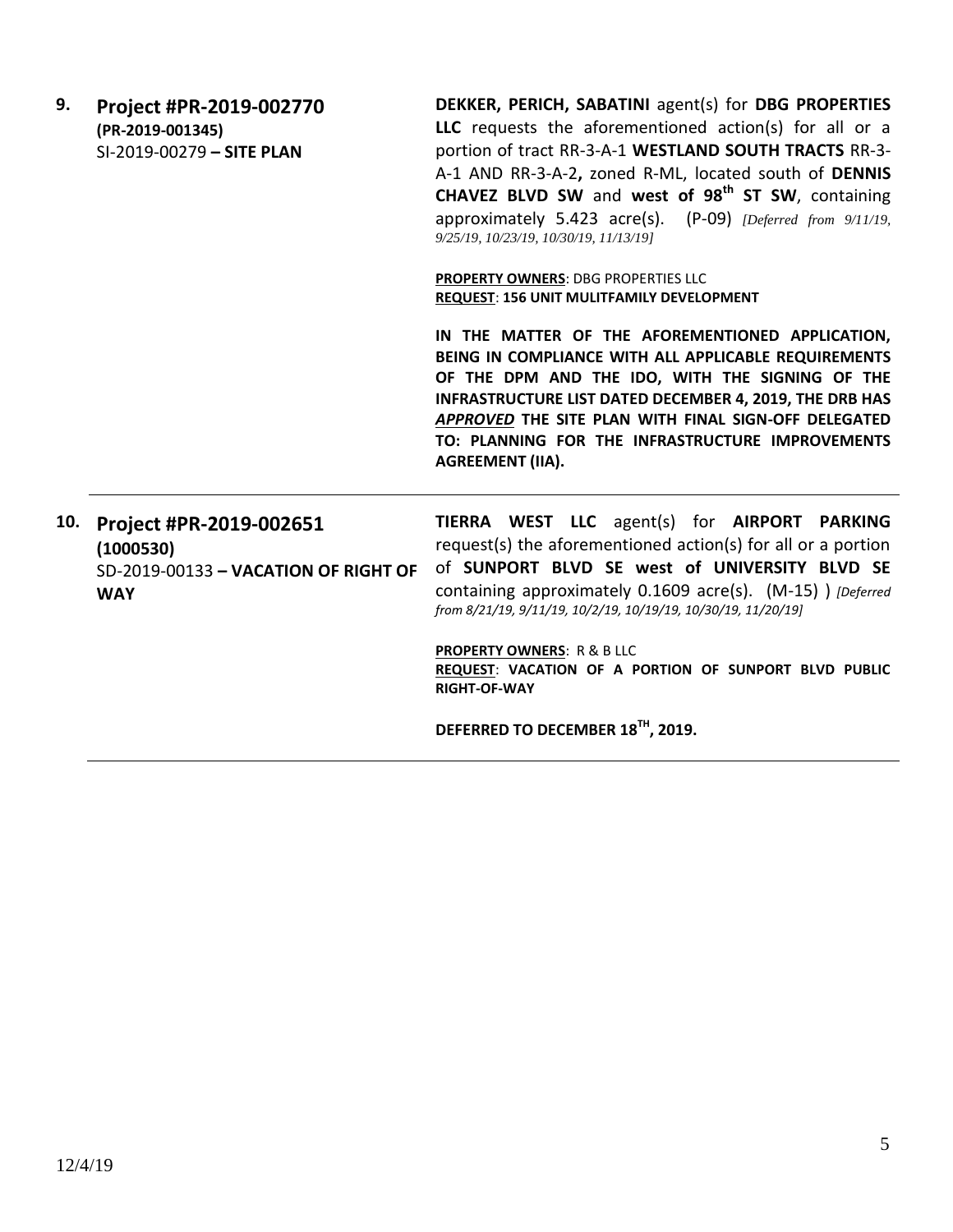**11. Project #PR-2019-002661** SI-2019-00345 – **EPC SITE PLAN FINAL SIGN-OFF**

**DEKKER/PERICH/SABATINI** agent(s) for **PRESBYTERIAN HEALTHCARE SERVICES** request(s) the aforementioned action(s) for all or a portion of Tracts 1-A, 2-A, 3-A, 4-A and 9-A, Plat of Tract 1-A, 2-A, 3-A, 4-A and 9-A Presbyterian Hospital-Main Campus; Tracts 5, 6, and 7 Plat of Tracts 1 thru 9 Presbyterian Hospital- Main Campus Phase One; Tract 8-A Correction Plat of Tract 8-A Presbyterian Hospital-Main Campus Phase One, zoned MX-H, located south of Central AVE. SE, north of Lead AVE. SE, east of Oak ST. SE, and west of Sycamore ST. SE (**1100 Central Ave. SE**), containing approximately 28 acres. (K-15).*[Deferred from 10/9/19, 11/6/19, 11/20/19]* 

**PROPERTY OWNERS**: PRESBYTERIAN HEALTHCARE SERVICES

**REQUEST**: **SITE PLAN FOR 454.000 SF FOR HOSPITAL SUPPORT AND PATIENT ROOMS, 8,000 SF MECHANICAL AREA AND 405,276 SF FOR PARKING GARAGE. SITE PLAN APPROVED BY EPC 9-12-2019 (SI-2019- 00250)**

**IN THE MATTER OF THE AFOREMENTIONED APPLICATION, BEING IN COMPLIANCE WITH ALL APPLICABLE REQUIREMENTS OF THE DPM AND THE IDO, THE DRB HAS** *APPROVED* **THE SITE PLAN WITH FINAL SIGN-OFF DELEGATED TO: WATER AUTHORITY FOR THE AVAILABILTY STATEMENT AND TO PLANNING WHO IS LAST TO SIGN.**

## *MINOR CASES*

**12. Project #PR-2018-001225** SD-2019-00155 – **PRELIMINARY/FINAL PLAT**

**ARCH + PLAN LAND USE CONSULTANTS** agent(s) for **KIRK AND JOYCE WESSELINK** request(s) the aforementioned action(s) for all or a portion of **TRACT 493, TOWN OF ATRISCO GRANT UNIT 7**, zoned R-1C, located on **1119 86TH ST SW** between **SAGE RD SW** and **SAPPHIRE ST SW** containing approximately 4.89 acre(s). (M-9) *[Deferred from 8/28/19, 9/11/19, 10/30/19]*

**PROPERTY OWNERS**: WESSELINK KIRK A & JOYCE D **REQUEST**: **SUBDIVIDE 1 LOT INTO 5 LOTS**

**IN THE MATTER OF THE AFOREMENTIONED APPLICATION, BEING IN COMPLIANCE WITH ALL APPLICABLE REQUIREMENTS OF THE DPM AND THE IDO, THE DRB HAS** *APPROVED* **THE PRELIMINARY/FINAL PLAT. FINAL SIGN OFF IS DELEGATED TO: TRANSPORTATION FOR COMMENTS AND TO PLANNING FOR UTILITY COMPANIES SIGNATURES AND AGIS DXF.**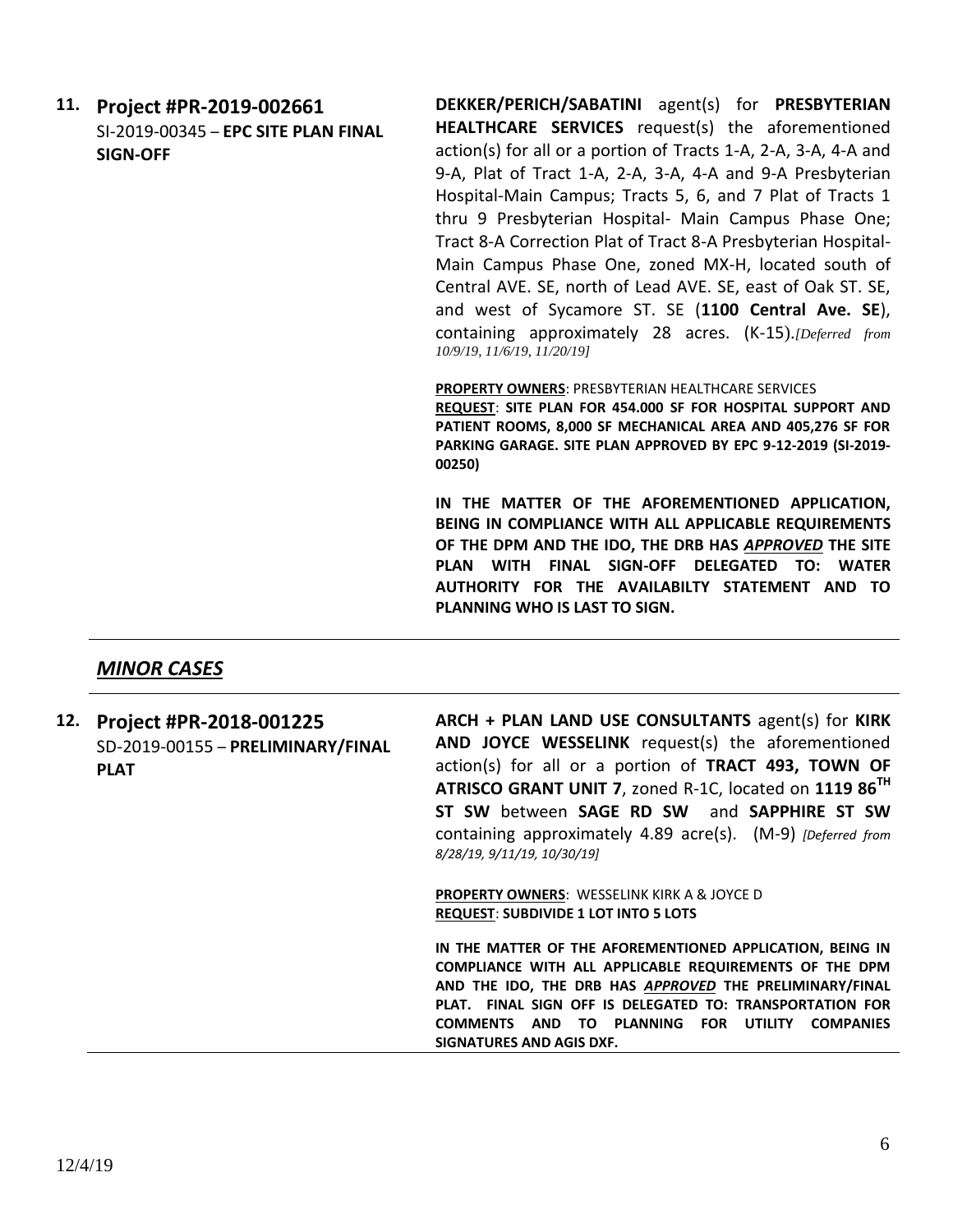| 13. Project # PR-2018-001411   |
|--------------------------------|
| $SD-2019-00199 - AMENDMENT TO$ |
| <b>INFRASTRUCTURE LIST</b>     |

**TIERRA WEST, LLC** agent(s) for **MAVERIK, INC.** requests the aforementioned action(s) for all or a portion of **Lot A 8 REDIVISION, block 8**, **LA CUESTA SUBDIVISION,** zoned MX-M, located at **650 JUAN TABO BLVD NE,** between **COPPER NE** and **JUAN TABO BLVD NE** containing approximately 0.7448 acre(s). (K-22) *[Deferred from 11/13/19]*

PROPERTY OWNERS: MAVERIK INC **REQUEST**: **MINOR AMENDMENT TO INFRASTRUCTURE LIST**

**IN THE MATTER OF THE AFOREMENTIONED APPLICATION, BEING IN COMPLIANCE WITH ALL APPLICABLE REQUIREMENTS OF THE DPM AND THE IDO, WITH THE SIGNING OF THE INFRASTRUCTURE LIST DATED DECEMBER 4, 2019, THE DRB HAS** *APPROVED* **THE AMENDED INFRASTRUCTURE LIST.**

### **14. Project # PR-2019-002758** SD-2019-00198 **– PRELIMINARY/FINAL PLAT**

**COMMUNITY SCIENCES CORPORATION** agent(s) for **MIRIAM M RAND & ONA PORTER** requests the aforementioned action(s) for all or a portion of LT 5 PLAT OF LOTS 1 -5 of the **CORIANDA COURT SUBDIVISION**, zoned R-A, located at **2619 CORIANDA CT NW**, containing approximately 0.6937 acre(s). (G-13) *[Deferred from 11/13/19]*

**PROPERTY OWNERS**: RAND MIRIAM M & PORTER ONA **REQUEST**: SUBDIVIDE ONE LOT INTO TWO NEW LOTS

**IN THE MATTER OF THE AFOREMENTIONED APPLICATION, BEING IN COMPLIANCE WITH ALL APPLICABLE REQUIREMENTS OF THE DPM AND THE IDO, THE DRB HAS** *APPROVED* **THE PRELIMINARY/FINAL PLAT. FINAL SIGN OFF IS DELEGATED TO: WATER AUTHORITY FOR PRIVATE EASEMENT AND TO PLANNING FOR DRAINAGE EASEMENT AND FOR AGIS DXF.**

# *SKETCH PLAT*